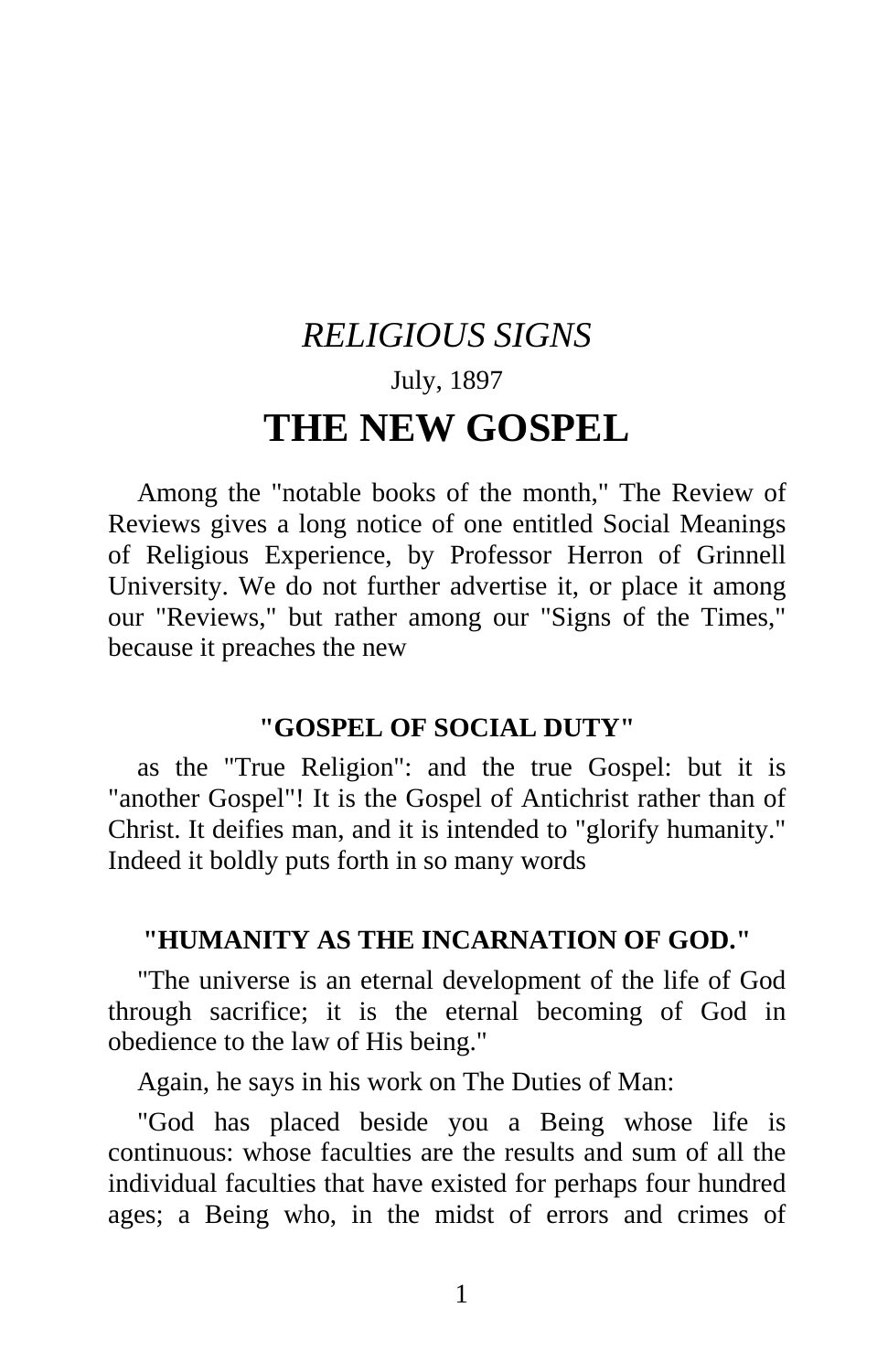individuals, yet ever advances in wisdom and morality; a Being in whose development and progress God has inscribed, and from epoch to epoch does still inscribe, a line of his law. This Being is Humanity, and Humanity is the successive incarnation of God."

Professor Herron has of course got his own panacea for the effects of the curse. He has not much faith in the Churches (and we do not wonder at it). Indeed he looks upon the influence of the Churches with dread, so far as regards the hope of bringing in

## **"A NEW HEAVEN AND A NEW EARTH."**

"The new order of things will not be brought about by great men, it will be the political outgrowth of a religious evolution of the common life...

"They who prepare the way of the new social kingdom will be quickening spirits, rather than political and religious reformers; and through them the regeneration of society will proceed without observation, while the politically and religiously wise are mocking their impracticability."

This seems all very "good" to those who have not "heard the joyful sound of the Gospel of God." But this is the Gospel of man. It begins and ends with man. By this sign it may always be known, for God's Gospel is "concerning His Son Jesus Christ" (Rom 1:3,4).

While some are attempting in this way to

#### **"GLORIFY HUMANITY,"**

man is seen to be reverting to his original type—and that type is Fallen Man! He will soon see the Devil's Millennium, and have enough of man and all his works. No! there is no hope for man but in the Son of Man—the Second Man, the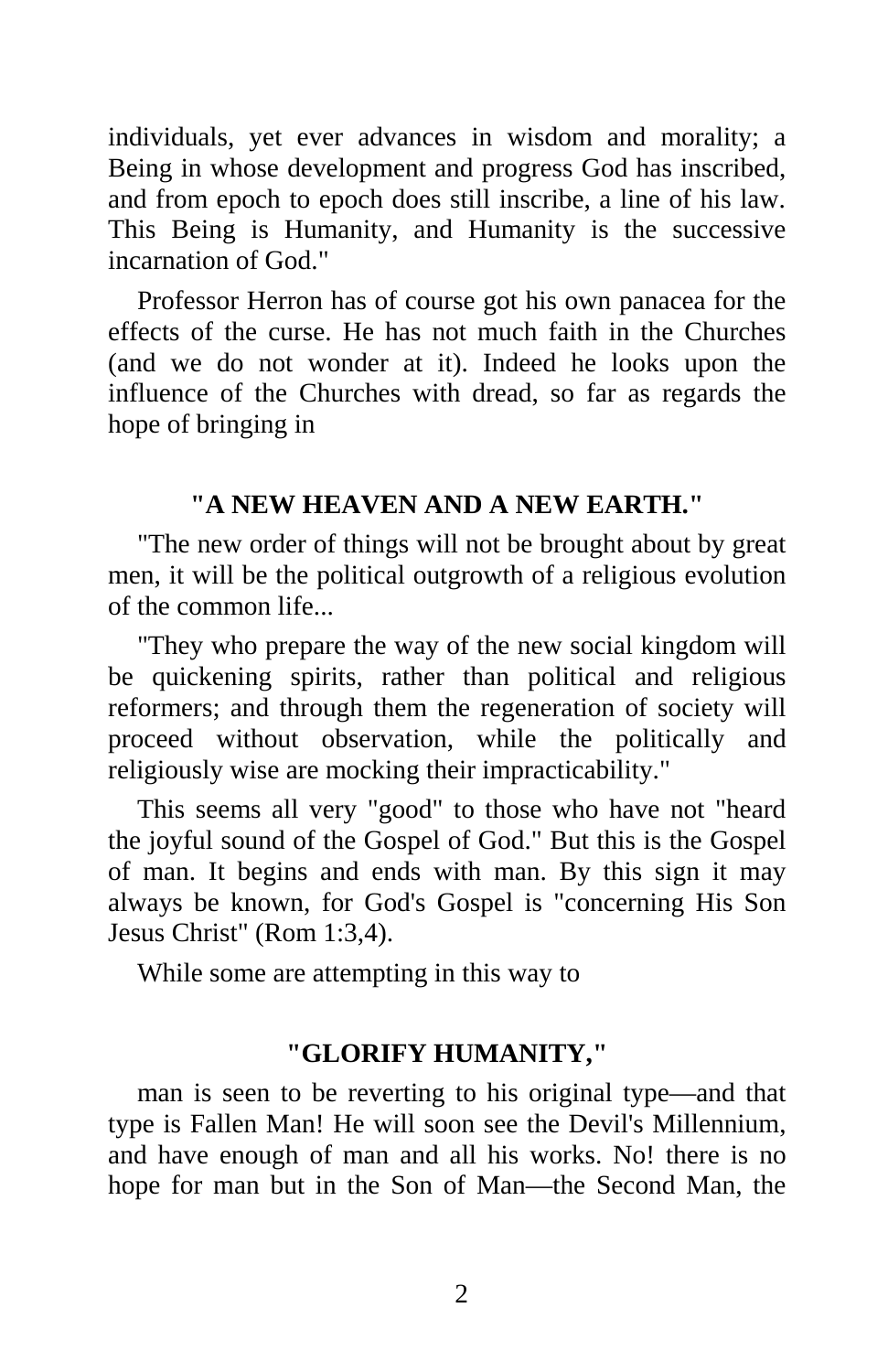Lord from Heaven, and He alone can make this earth the Paradise of God.

Others are adopting different methods. Those who expect the Millennium to come from "civilization" will do well to read some comments, not ours, but those of The Daily Mail of May 17th last:—

"'Scratch the Russian and you will discover a Tartar,' remarked Napoleon I. This expression slightly altered may apply to civilized man at the present day. Even the crust of civilization which has gathered on some families for many centuries is incapable at times of restraining the primal barbarism which is latent in most. Some of the fine flower of French nobility was gathered at the Bazar de la Charite in the Rue Jean-Goujon on the day of the terrible fire, and in the panic that ensued gave way to bestial passion. About 120 men, it is now said, were present, and they fought with the weak and helpless women for places of safety. With sticks and fists they struck out, not caring whom their blows reached in a shameful struggle for life. Alas! for poor humanity."

Scientists tell us that after all cultivation, whether of animals or plants, there is a law which causes them "to revert to the original type" as soon as artificial means are cut off. It is, and will be so with man, after all his civilisation and cultivation, when the Church has been gathered unto the Lord, and the salt has been removed.

## **EVEN THE WORLD IS ASTONISHED!**

After describing the recent re-opening of the Restored Chapter House of Canterbury Cathedral, The Daily Telegraph records a service of a very different character which followed it a few hours after and says:—

"Instead of processions and prayers, hymns and blessings, gilt crosses, and white-robed choristers, courteous canons and scarlet-robed mayors and sheriffs in fur-robed gowns, white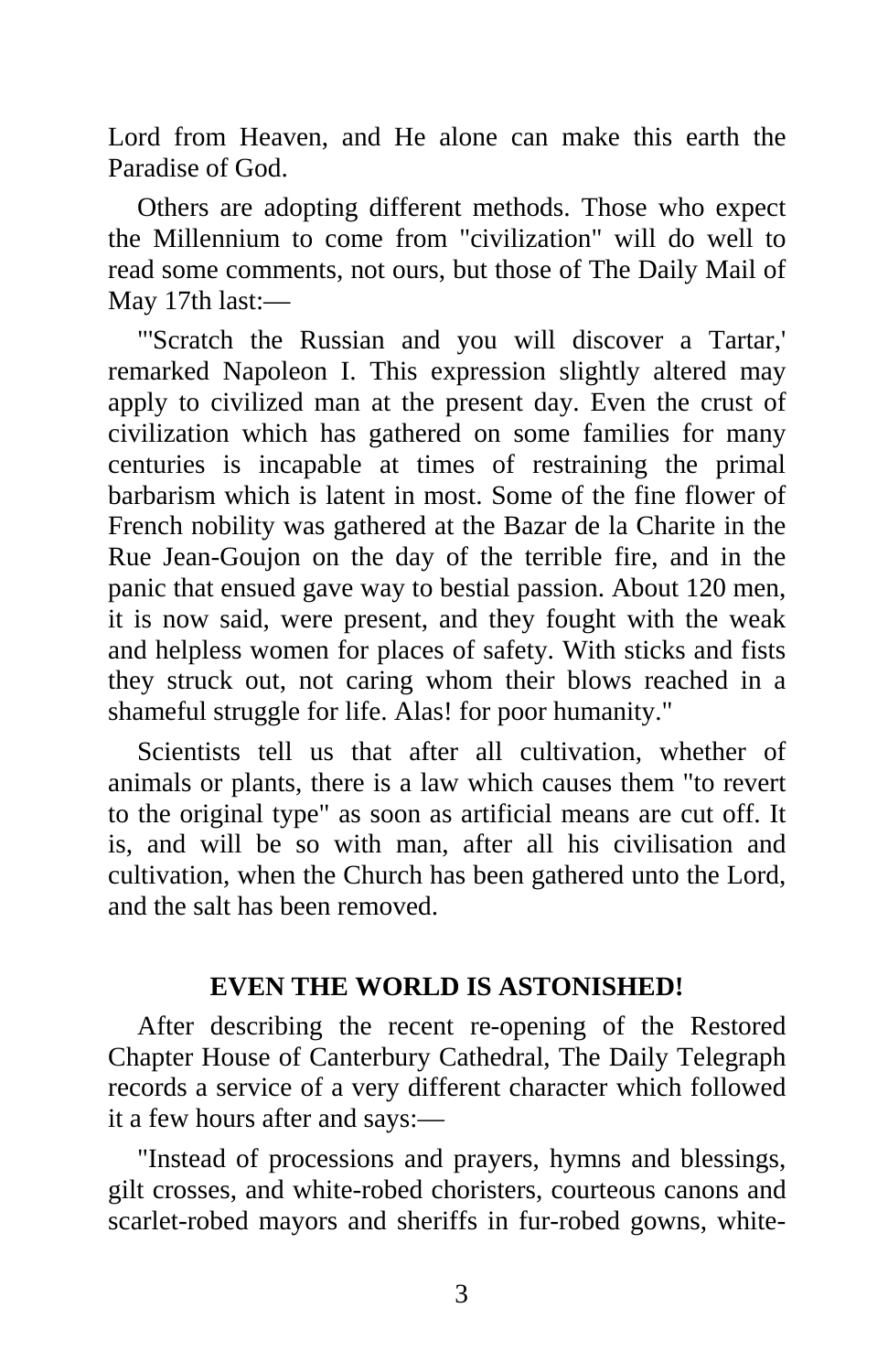wigged recorders and stewards adorned with Royal purple badges, lovely children with still lovelier women beautifully dressed, 'men of Kent' side by side with 'Kentish men,' an Archbishop leaning on a pastoral cross, and a lily-adorned Dean, with the faint suggestion of a crimson cardinal on his robes, we shall see 'a well-graced actor' reciting a stage play for the first time in the world in the Chapter House of Canterbury. And why not, when a Dean is in the chair, when the Sermon House has been secularised, when the actor is Sir Henry Irving, and the stage play is the beautiful 'Becket' by Alfred Lord Tennyson? Canterbury will have done wonders in these two memorable days, when Royalty and ecclesiasticism, the Church and the Canon, the Chapter House and the Stage, the Dean and the Drama have clasped hands in friendship and goodfellowship. A memorable occasion and a record indeed. A stage play recited under the 'pictures in little' of a series of Archbishops ranging from St. Augustine to Edward Benson, and an actor's mission unknown in the days of Queen Bertha receiving ecclesiastical recognition in the glorious reign of Queen Victoria!"

Other newspapers describe the applause and the waving of handkerchiefs, and the several actors and actresses whose presence helped to complete the "Union of the Church and the Stage!"

And all this in the name of Christianity, and in part commemoration of its introduction into England!

## **ICHABOD!**

The Romish conspiracy must be nearly complete when we have to call attention to a recent letter written conjointly by the Archbishops of Canterbury and York to the ecclesiastical dignitaries of the Russian Church.

It commences thus:—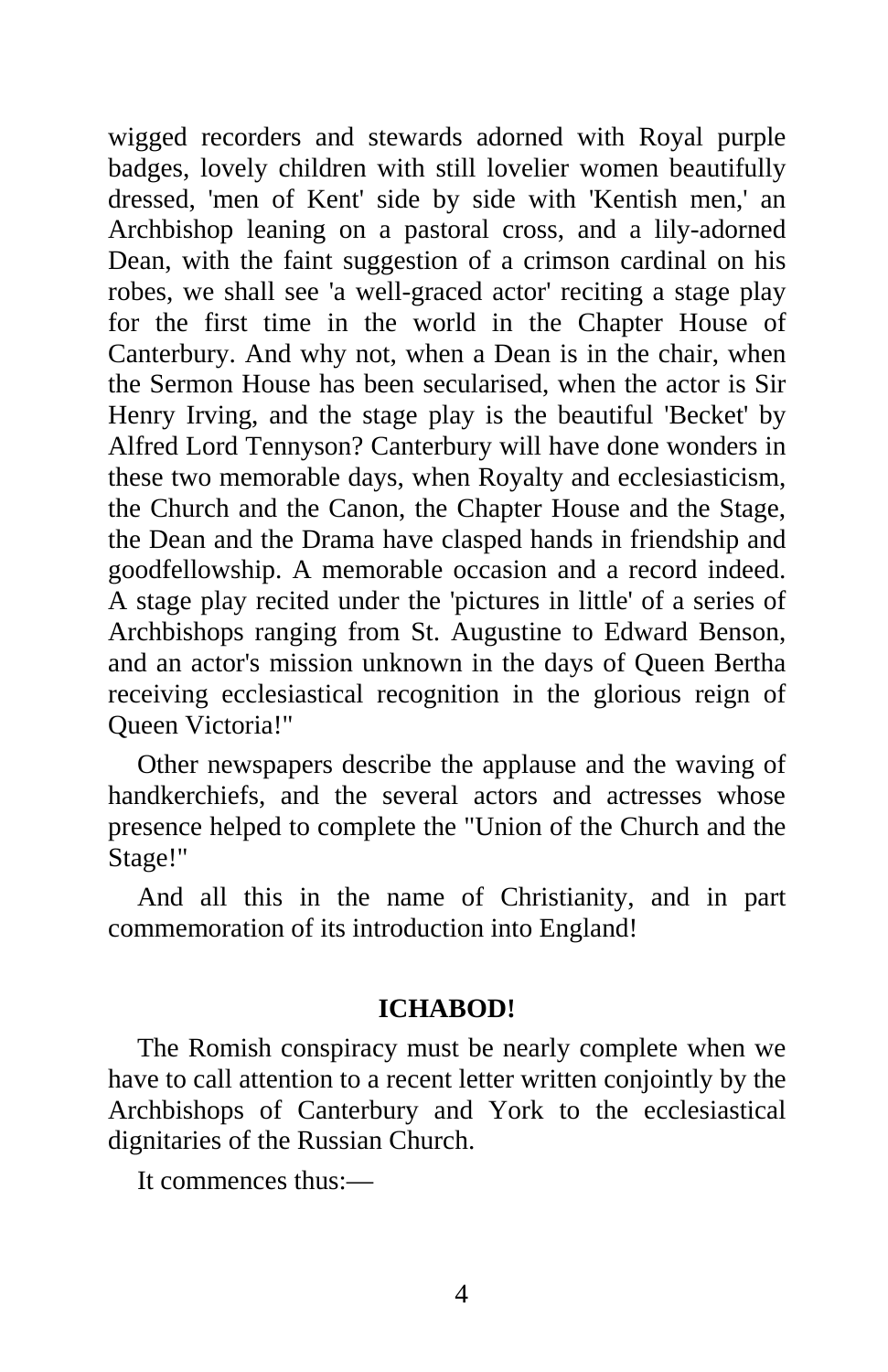"London, Lambeth Palace; on the day (New Style) of the Annunciation of the most holy Mother of God and ever Virgin Mary, in the year of our Salvation, 1897." This is a title which has no warrant in the Word of God, or in the formularies of the Church of England.

The Globe very truly remarks that "The communication is dated in a style which will not commend it to those who have charged them with betraying English Protestants."

Not only will it "not commend itself," but it will be regarded as one of the most ominous of signs to those who "know the times," and observe the rapid strides which apostasy is making.

What are we to say when archbishops and bishops openly side with the "blasphemous fables and dangerous deceits," which they are solemnly pledged to "banish and drive away"; while they are at the greatest pains to devise means for crushing all true witnesses for Protestant and Reformation truth and practice?

# **ARMINIAN TRICKS AND SHIFTS.**

When men cease to depend wholly upon the Spirit of God for Spiritual results there is no limit to the means which may be adopted. The cry is, "Get the people in," but the question is, what is done by those got in?

In order to "get them in" there is a growing catch-penny style of announcement either of the subject or of the character of the service.

The Christian Register recently called attention to a notice running thus:—

"A Bright, Brief, Breezy, Brilliant, Brotherly service is advertised." Whereupon The New York Observer comments: "That will do for the men. Next we should have Short, Sweet, Suggestive, Sunshiny, Sisterly services for the women, or as